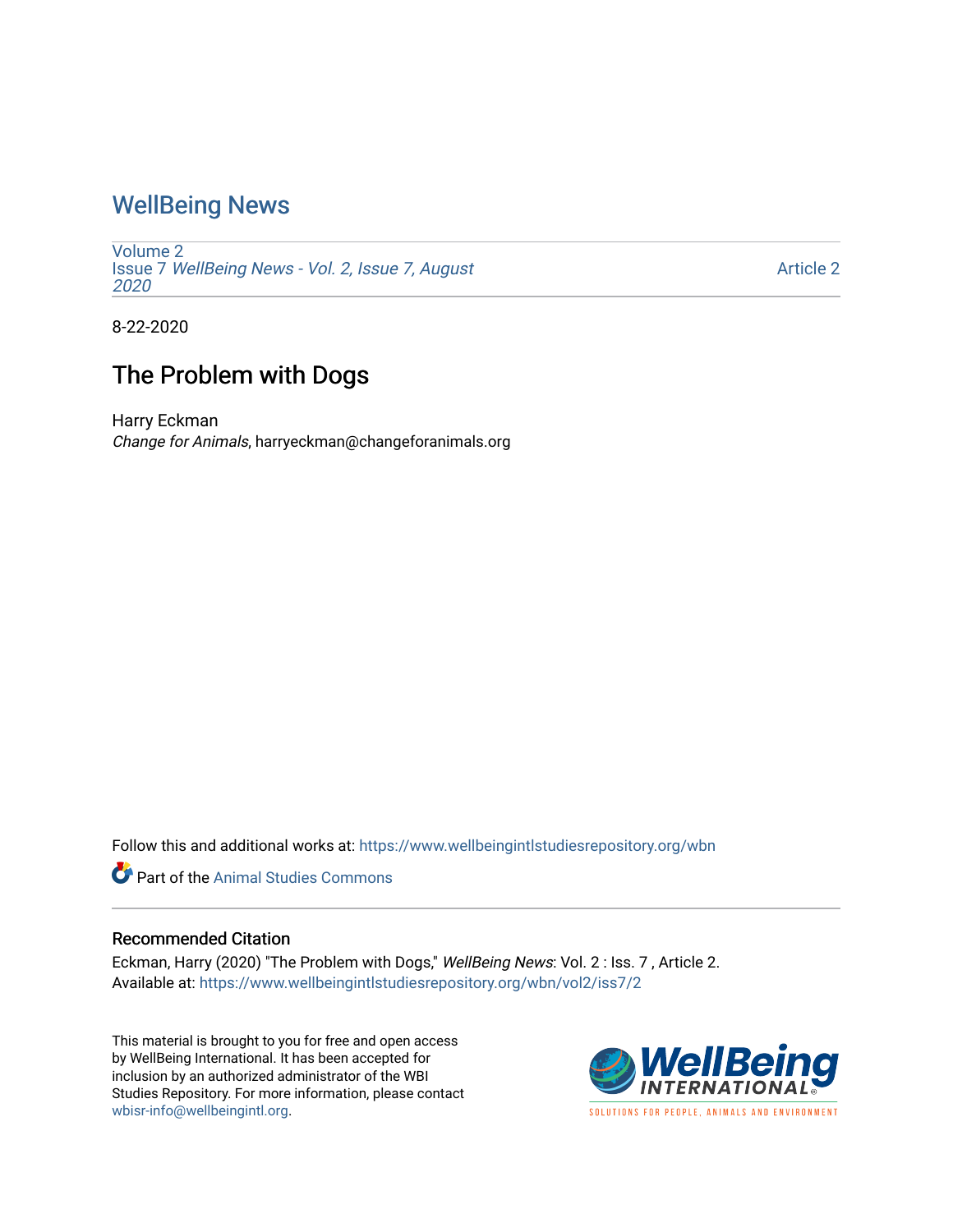

## Aug 22, 2020 The Problem with Dogs

By Harry Eckman

When was the last time you saw a street dog? If you live in Western Europe or North America, the answer is probably some years ago. If you live in India, Africa, Latin America, Asia, Eastern Europe or pretty much anywhere else, the answer is possibly the last time you went outside.



Dogs are ubiquitous. For most of the world, they are part of the everyday fabric of life. And for animal welfare organisations, ensuring and protecting their well-being is an ongoing endeavour.

Dogs were one of the first species to gain any form of legal protection under the Cruelty to Animals Act in the UK in 1835. This was, in part, due to lobbying from the newly established Royal Society for the Prevention of Cruelty to Animals (RSPCA) which, at just 11 years old, was the only animal protection organisation in existence at the time.

When Battersea Dogs and Cats Home opened in 1860 to address the plight of London's strays, it was the world's first animal shelter, and it was met with ridicule. Even while the concept of animal welfare was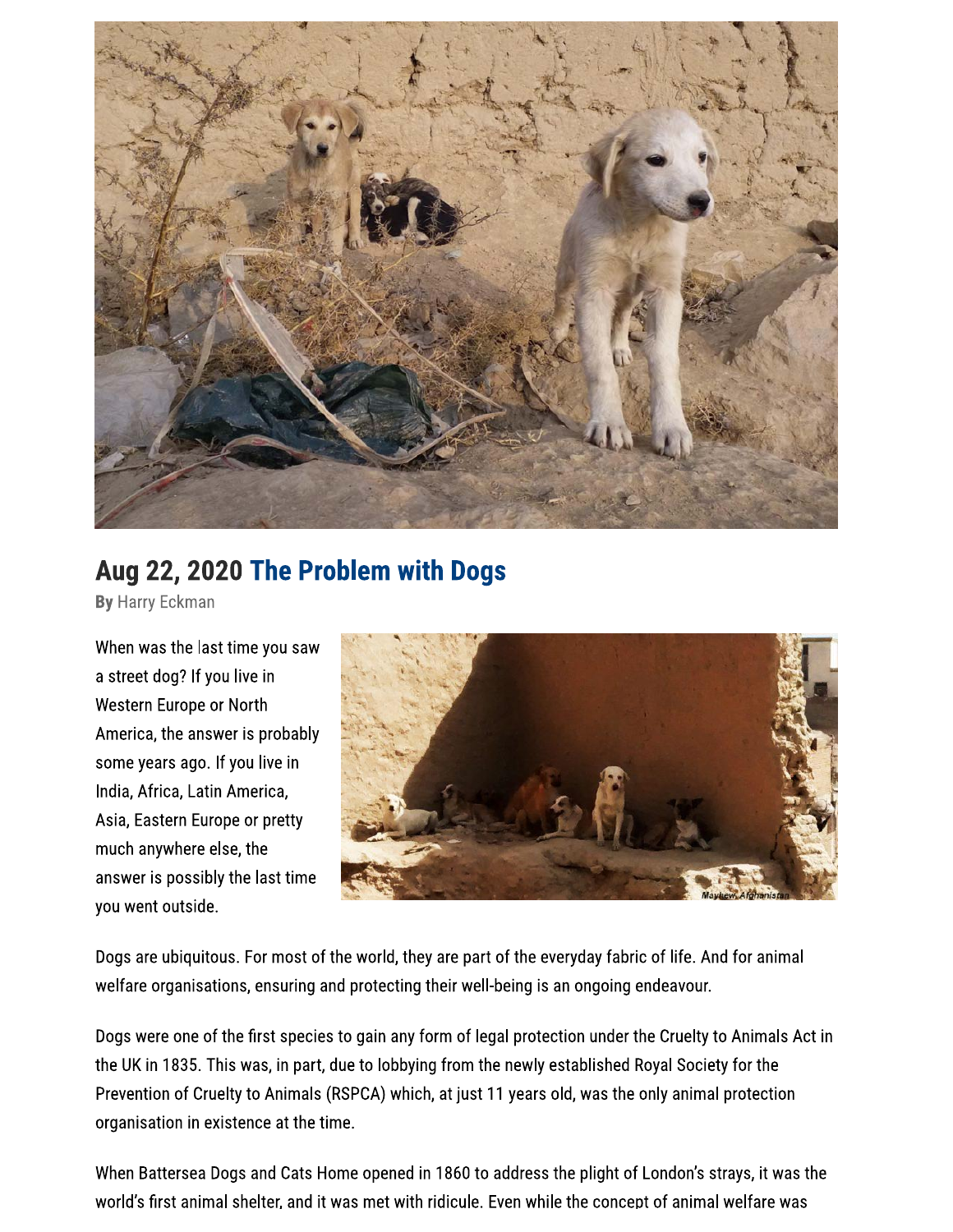beginning to be more widely accepted, a home for dogs was seen as "ridiculously sentimental," and a step too far!

Spaying and neutering started to become available and accessible in the 1930s but at that time it was only for pets. The use of sterilisation for controlling stray animal populations was first suggested and implemented in the 1960s.

Nowadays dog welfare projects exist, to some degree, in every country in the world. Whether it is individual rescuers in Rwanda, shelters in Bulgaria, rabies vaccination projects in Malawi and the Philippines, or mass sterilisation projects in India, some level of dog population management (DPM) is present everywhere that there are dogs.

And yet, the problem with street dogs remains.

Governments and municipalities still kill dogs on the street, shelters are overcrowded and struggle to ensure the welfare of the dogs in their care, and communities are concerned by high dog numbers and are fearful of dog bites and rabies.

After more than a century of work, how have we not managed to address this?

One reason is, that until quite recently, despite all our advances in animal welfare, we had been focussing solely on the symptoms of these problems and not addressing the root causes.

Henry L Mencken, the American journalist, once said that, "there is always a well-known solution to every human problem—neat, plausible and wrong." A more fitting description of our historical approach to dog population management would be hard to find.

The problems associated with street dogs are incredibly complex. They derive from a huge range of factors including political, cultural and religious attitudes, public health concerns, ecological and environmental factors, resource availability and human behaviour and actions. In every single location and community where dogs are found, the composition and combination of these factors is different.

So, our past assumption that a simple, replicable solution could be undertaken anywhere and would miraculously resolve the problem, is a falsehood we learned the hard way.

In 2006, the International Companion Animal Management (ICAM) coalition was formed by Elly Hiby of the World Society for the Protection of Animals (WSPA) and colleagues at Humane Society International (HSI), the International Fund for Animal Welfare (IFAW), RSPCA International, World Small Animal Veterinary Association (WSAVA) and the Global Alliance for Rabies Control (GARC). These organizations were, at the time, the largest and most progressive animal welfare organisations working on global dog population management issues. Combined, the members of ICAM had decades of experience managing dogs around the world and they recognised the need to change the way in which DPM projects were designed, developed and implemented.